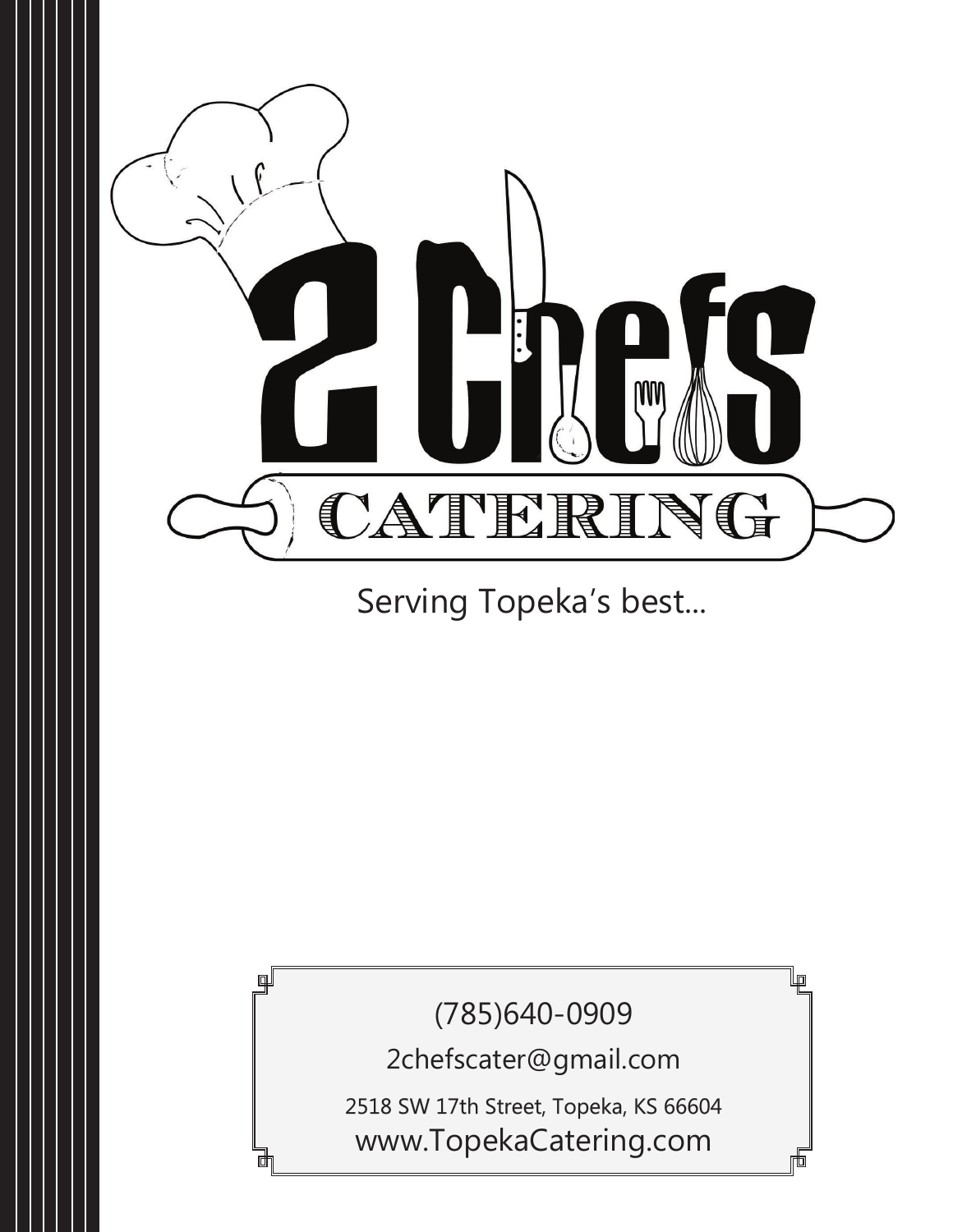## Buffet Style Breakfasts

Quiche (bacon & swiss; sausage & cheddar; or mushroom & carmelized onion, and other flavors upon request) Biscuits (homemade) & sausage gravy Breakfast burrito (sausage, cheese & egg or bacon, chorizo & egg, cheese & egg)

Fruit & granola w/yogurt Pound cake & fruit Assorted Yoplait Yogurt Assorted Greek Yogurt

Bacon Sausage links Hashbrown casserole Creole-style pan potatoes Waffles & syrup

Cinnamon Rolls (minimum 1 pan, serves 12)

Muffins --blueberry, chocolate chip, banana nut, other flavors available upon request. (Served w/whipped cinnamon butter & whipped butter)

\*Standard size

\*Large size



Apple Juice Orange Juice Coffee (cream, sugar & sweetener included)

## Stations

Omelette station -- Choice of ham, sausage or bacon, with cheddar cheese, bell peppers, onions, mushrooms,

ھا

tomatoes & spinach.

(minimum 20 guests, includes server/cook & 1 hour service time)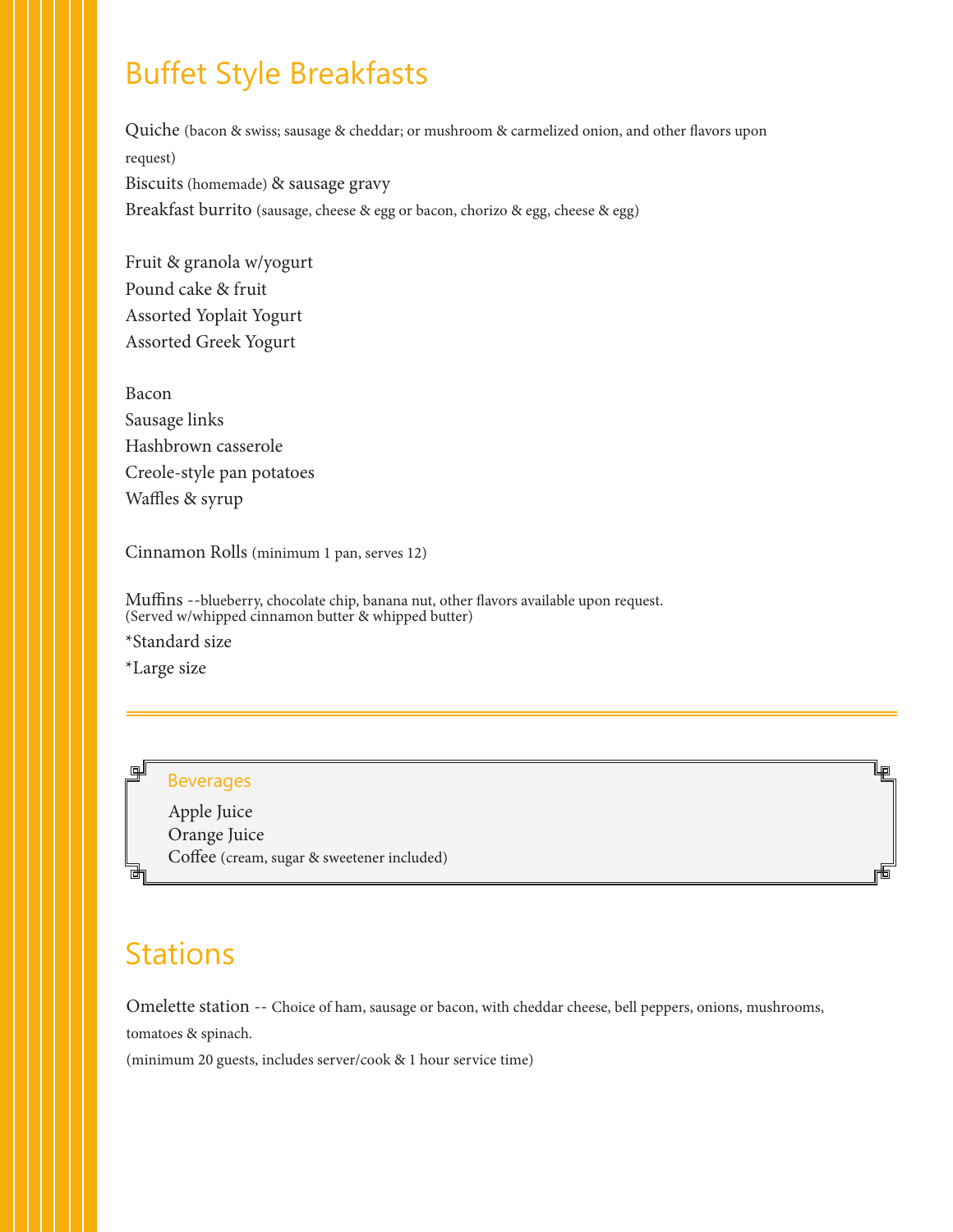# Hors D'oeuvres

Spinach artichoke dip with tortilla chips -- spinach & artichokes baked inside a creamy cheesy dip, topped w/buttery bread crumbs

Caramelized onion dip w/ potato chips -- slow cooked, caramelized onions make this dip the sweetest French onion dip you've ever tasted

Meatballs in homemade sauce (Swedish, BBQ, sweet/sour or teriyaki)

Chicken Bacon Gorgonzola bites

Pinwheels (various flavors) -- turkey & pepperjack, ham & swiss etc.

Bruschetta -- toasted crostinis topped w/ a goat cheese spread tomatoes, garlic & basil

Foccoccia bread -- hand tossed foccocia topped w/ sea salt, caramelized onions or sundried tomatoes

Pulled pork sliders -- our own slow smoked pork with sauce & a pickle

Cinnamon Duck w/ fig & grape relish spoons -- duck breast marinated in cinnamon, seared to perfection & topped w/ our grape relish

Fig and Goat Cheese crostinis --a sweet fig puree topped w/ creamy goat cheese & caramelized onions & julienned prosciutto on a crostini

Tenderloin topped w/ a citrus aioli -- seared rare, topped w/ a housemade lemon & orange aioli, presented on a crostini

Sausage Stuffed Mushrooms -- large mushroom caps stuffed w/ sausage, herbs & a blend of cheeses

Jalapeño poppers -- hand-wrapped w/ bacon stuffed jalapeños, spices & cream cheese

Shrimp cocktail -- comes w/ cocktail sauce, lemons, shrimp, served on ice

Scallops on a bed of bacon-sauteed leeks (served on a spoon, great for elegant parties) -- Seared scallops placed on chiffonade leeks browned w/ bacon & topped w/ crispy bacon bits

Smoked salmon rolls -- thin slices of salmon filled w/ cream cheese, capers & dill

Hummus w/ pita bread -- can substitute vegetables for an upcharge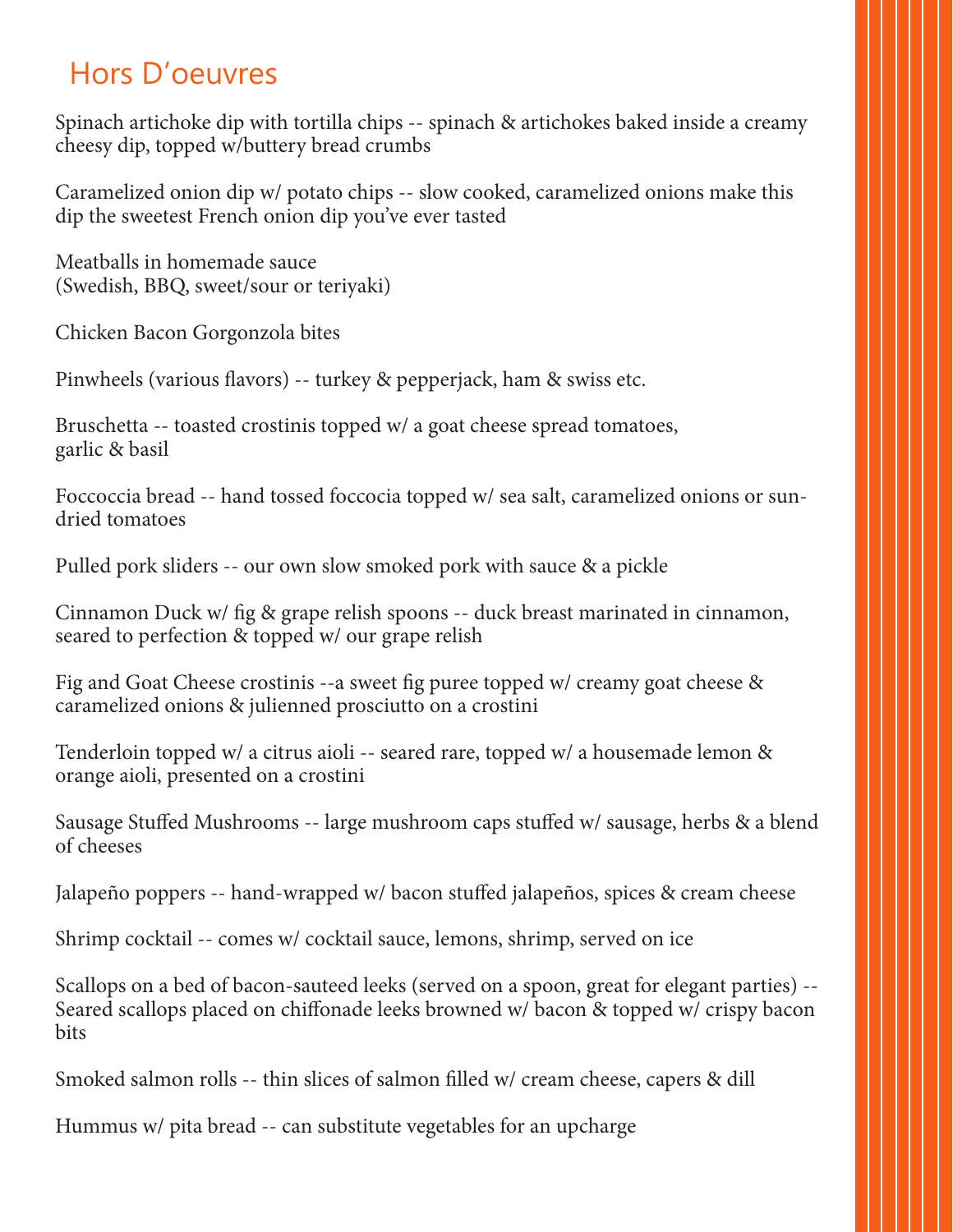## Entrees

These are our basic, most popular dishes served buffet style. For clear disposable or china we charge an extra fee. We set up chafers to keep the food hot/cold & keep the buffet full during service. We pack up the leftovers for you to take home, or we can donate to the Topeka Rescue Mission. There will be a \$20 service charge for drop-off caterings and a \$35 service charge if service is required. Due to COVID-19 guidelines there may be extra precautionary measures that will need to be met and can be discussed prior to the event.

## Call or email for a quote!

#### #1 PORK

- Pork chops -- smothered in our house-made demi-glace w/ sauteed mushrooms
- Pork tenderloin medallions
- Pulled pork (w/different sides such as cheesy potatoes & baked beans)
- Pulled pork for sandwiches (no sides)
- Apple butter, rosemary pork tenderloin
- Kalua pig
- Pulled Pork & Smoked Chicken -- (8 pc cut, or chopped for sandwiches) w/ choice of 2 sides, (could include cheesy potatoes, baked beans, cole slaw, potato salad, Hawaiian macaroni salad, mac & cheese)

#### #2 CHICKEN

- Chicken breast -- baked in a mushroom demi sauce with melted provolone
- Rosemary oregano chicken -- grilled or baked
- Bacon wrapped chicken breast with gorgonzola cream sauce
- Chicken Savoyard -- seared chicken breast with shredded ham and swiss cheese with a white wine cream sauce
- Baked, bone-in chicken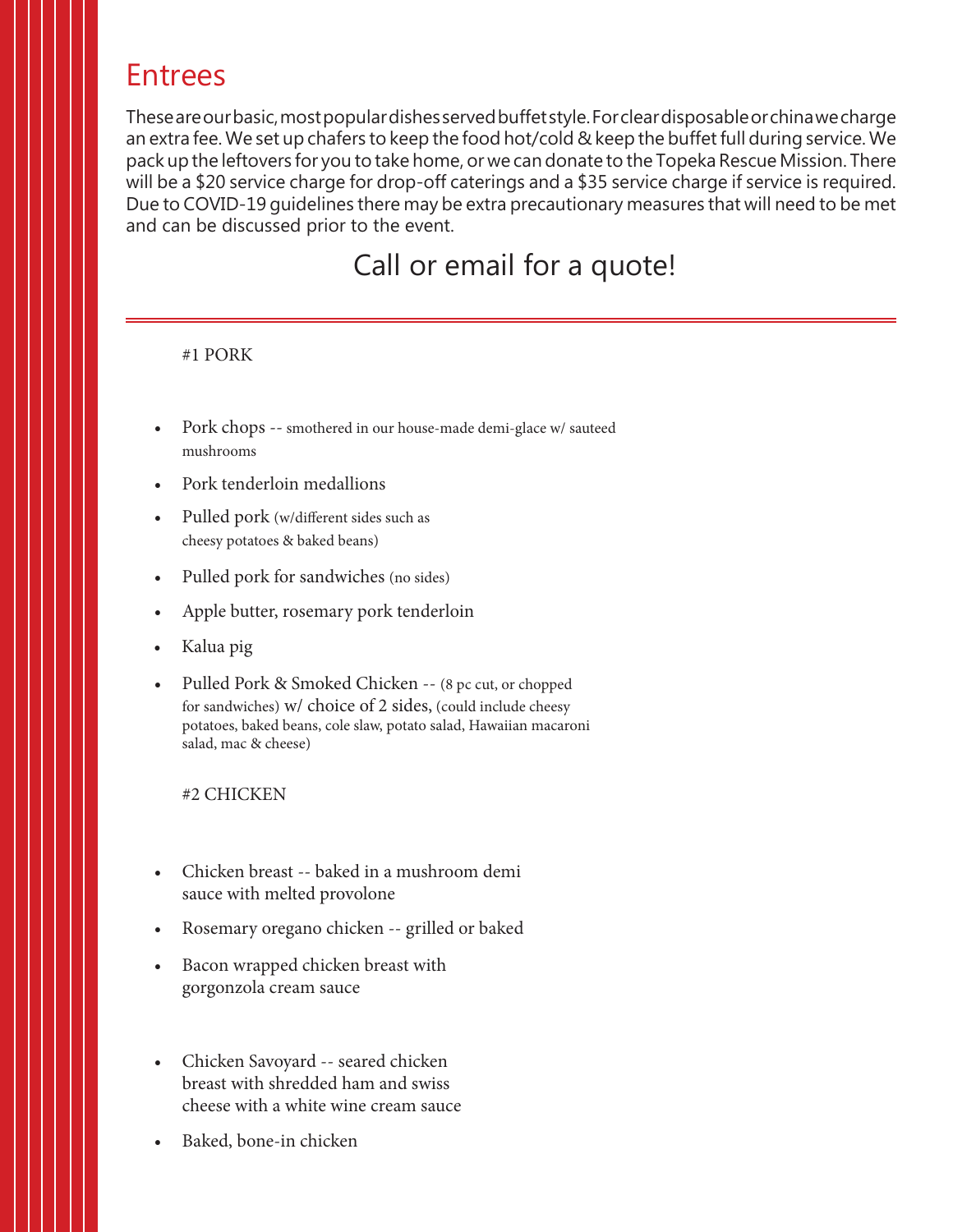- Short ribs in a red wine, demi-glace reduction
- Garden rosemary-rubbed tenderloin
- Prime Rib
- Roast Beef, cooked medium rare & sliced thin
- **Meatloaf**

STEAKS (any cut):

- **Sirloin**
- KC strip
- Ribeye

\*Add grilled shrimp skewers - ask for market price

#### #4 SEAFOOD

- Pan seared Atlantic Salmon w/ lemon dill buerre blanc
- Fresh lump crab cakes with house made aioli

#### #5 VEGETARIAN

- Millet-stuffed zucchini boats
- Vegetarian Lasagna (other vegetable pasta dishes available)
- Pasta Primavera
- Wild rice & mushroom stuffed pepper
- Eggplant Parmesan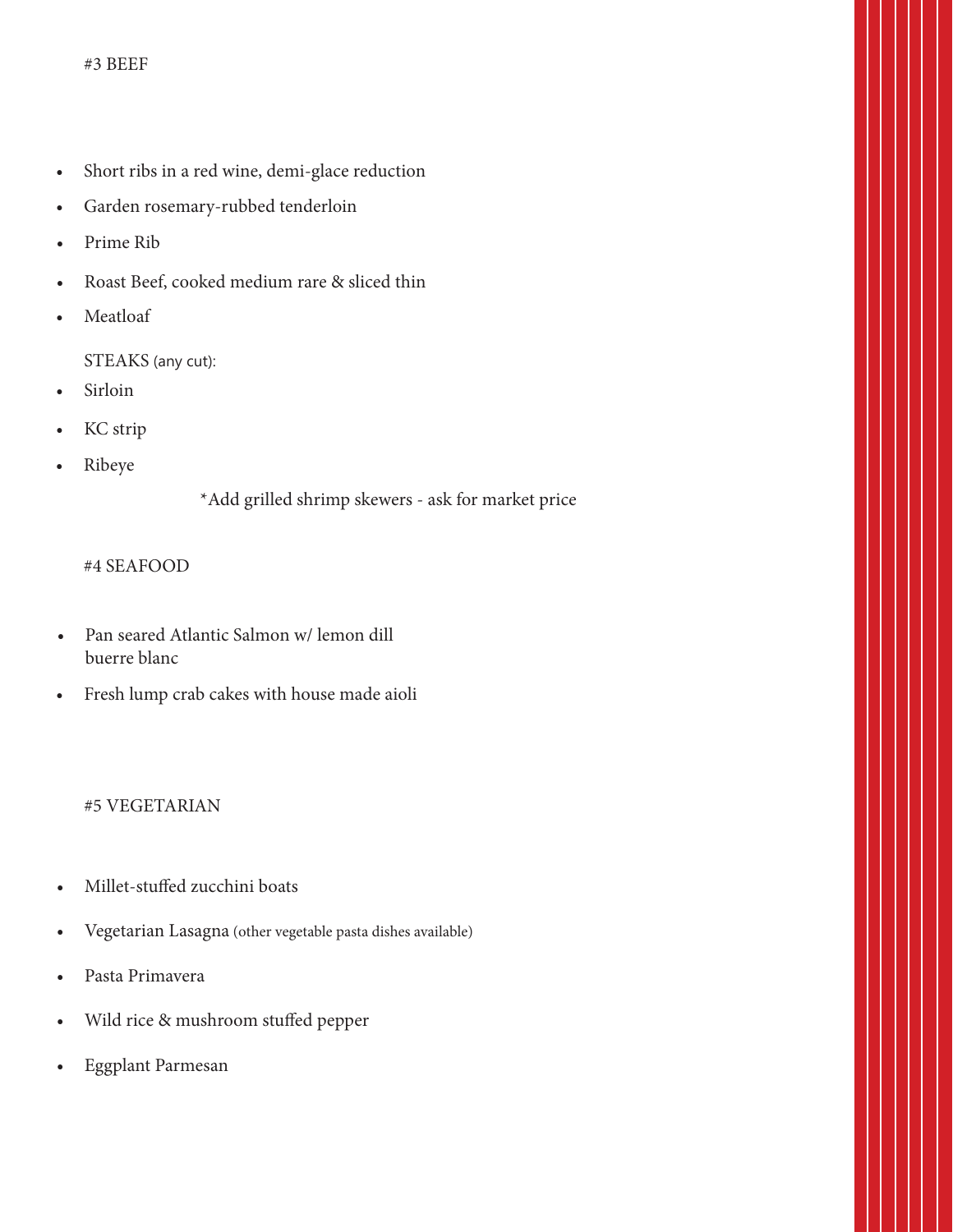## Build-your-own Food Bars

## Taco bar

(two hard shell, one soft shell)

- Ground beef
- Shredded cheese
- Sour cream • Shredded lettuce
- 
- Salsa • Raw onions
- Pickled jalapeños
- Refried beans
- Mexican rice
- Tomatoes

(chips included with all of the following):

- \*Add salsa
- \*Add queso
- \*Add chips, salsa & queso
- \*Add guacamole
- \*Add pico de gallo
- \*Add shredded or chopped chicken

### Pasta Bar

- Penne pasta
- Alfredo sauce
- Marinara sauce
- Sliced chicken
- Meatballs (substitute hand-made meatballs for an \*Add shrimp upcharge)
- **Breadsticks**
- Tossed salad

\*Add sauteed veggies \*Substitute lasagna

# Party Platters

Meat & cheese tray -- sliced pepperoni, salami & ham

Deli tray -- small sandwiches w/ condiments

Fruit tray -- cantaloupe, honeydew, pineapple & strawberries

Cheese tray -- sharp cheddar, colby jack, pepper jack, blue cheese

Artisanal cheese board (high end cheeses based on customer's preference)

Marinated, grilled vegetable tray w/ herb dip

Fresh vegetable tray w/ ranch dip

Antipasto tray

Smoked Salmon Platter, hot or cold-smoked (comes w/ cream cheese, capers, red onion, cucumber, tomtato, crostini)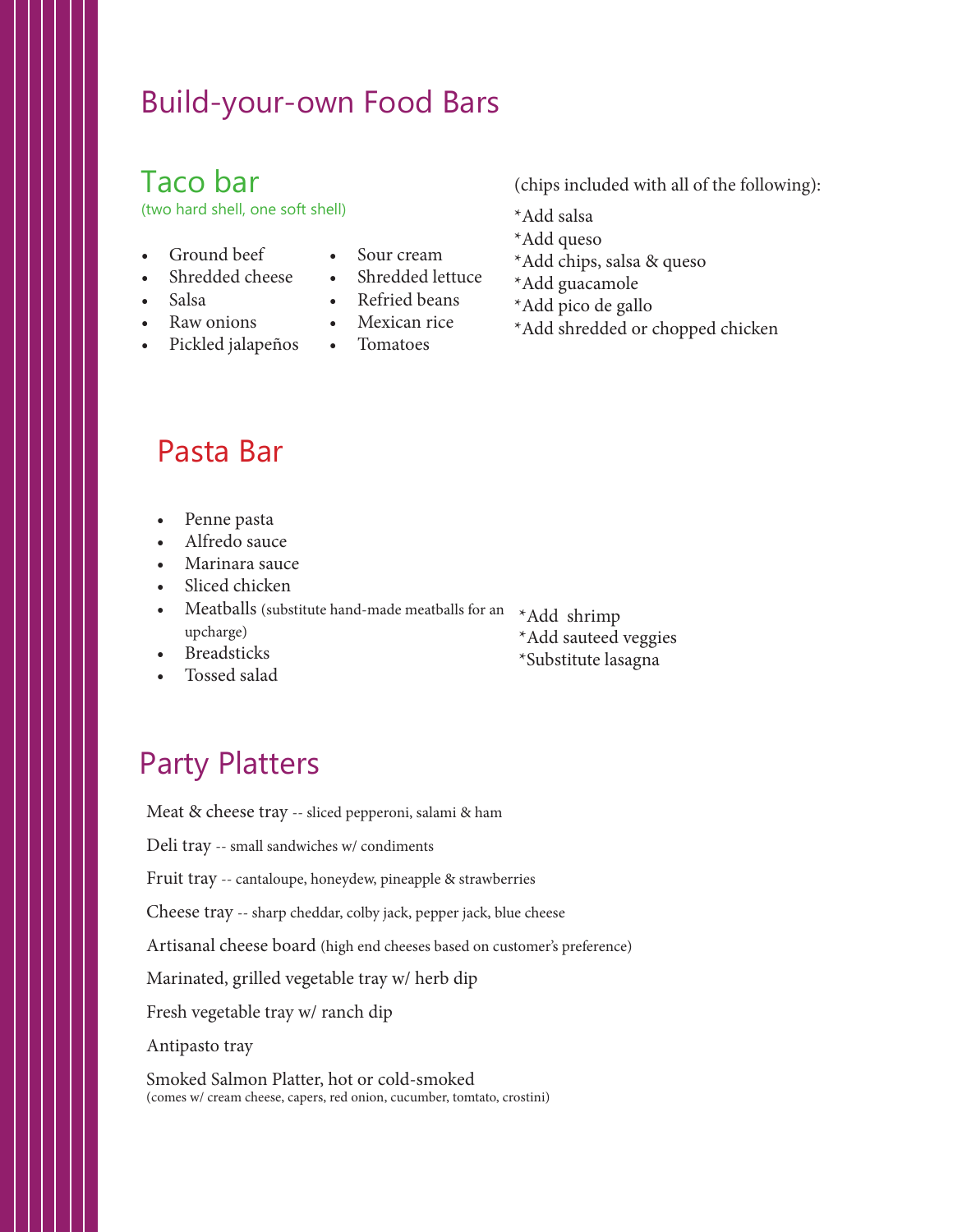Smoked Meat Buffet (served with buns, sauce & pickle slices for sandwiches)

• Pulled pork or Smoked chicken -- 8 pc cut, or chopped for sandwiches w/ choice of 2 sides. Sides could include cheesy potatoes, baked beans, cole slaw, potato salad, Hawaiian macaroni salad, mac & cheese, green beans or corn

\*Add corn bread w/ butter

## Boxed Lunches

*Perfect for on the go lunch or luncheons where guests can grab and leave with lunch*

Choice of Sandwich comes with lettuce, tomato, pickle, onion, mustard and mayonnaise Ham and American cheese Turkey and provolone Italian-style: pepperoni, salami and provolone

Choice of sides Potato salad or pasta salad

Comes with bag of chips and a chocolate chip cookie Sub chocolate brownie Add bottled water Ask about other types of boxed lunches we have available. These are just the popular choices.

## Soups

 $\blacksquare$ 

(served by the gallon, one gallon feeds 10 guests)

New England clam chowder French onion soup Potato soup Potato Leek Soup Cheesy broccoli soup Tomato bisque Corn chowder Chili

Side Salads

(served w/house-made vinaigrette)

بها

Garden salad -- mixed greens, cherry tomatoes, balsamic vinaigrette & ranch dressing

Artisanal salad -- mixed greens, berries, nuts, goat cheese, tossed in a balsamic vinaigrette

Chicken salad sandwich-- on croissant or bread w/ lettuce & tomato

\*Add rolls & butter (we offer Hawaiian rolls) \*Add focaccia bread or corn bread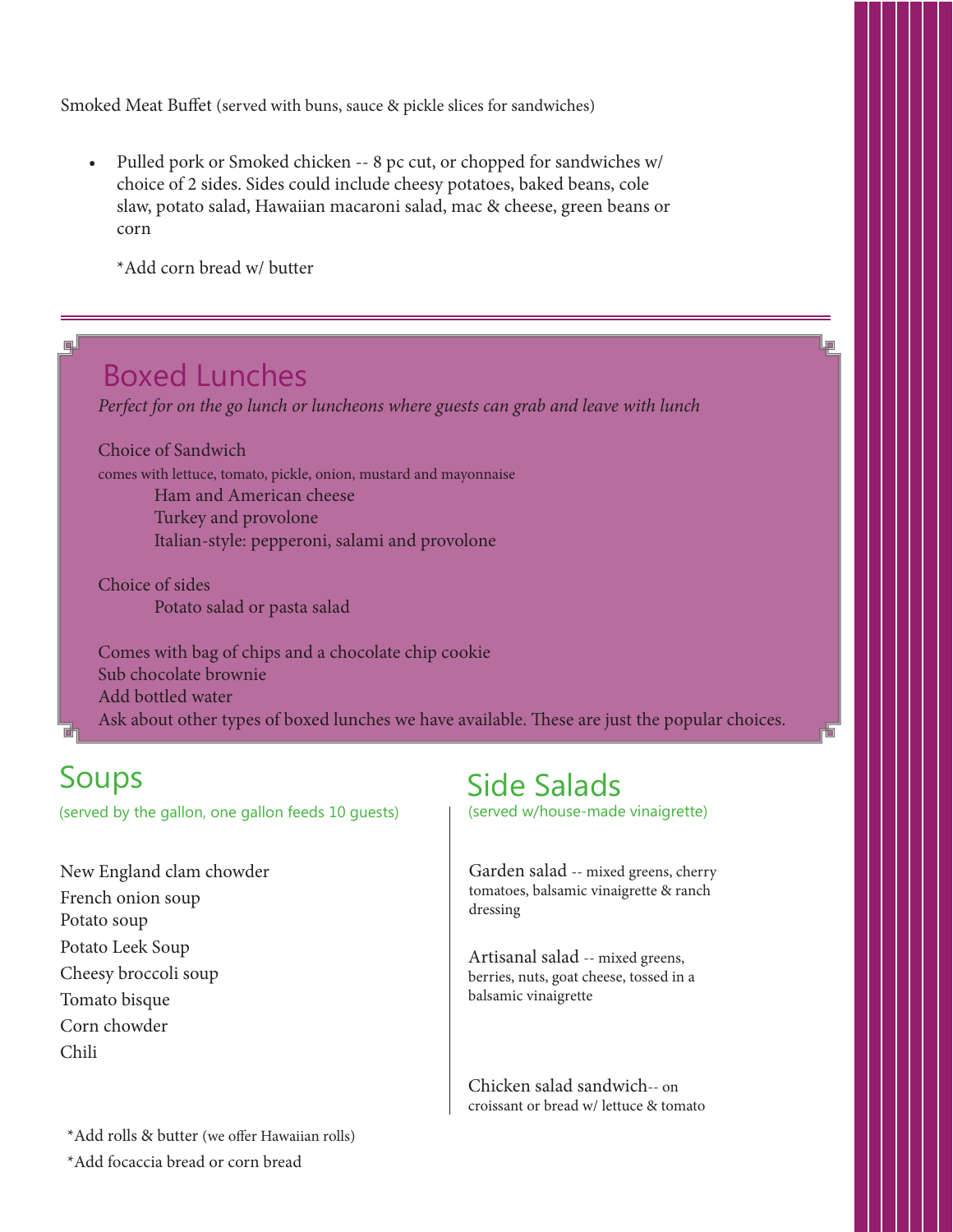## Side Dish Selections

Carrots or green beans Green beans w/bacon Green bean casserole Buttered corn Cheesy corn casserole Asparagus Grilled squash medley

Mashed potatoes & gravy Cheesy potato casserole Au gratin poataoes Roasted new potatoes Potato salad

Creamy mac & cheese Hawaiian pasta salad Traditional sage stuffing Apple raisin stuffing Wild rice pilaf Creamy Parmesan Rissotto (other flavors available)

Add garden side salad Add artisanal side salad Add rolls & butter Focaccia bread or corn bread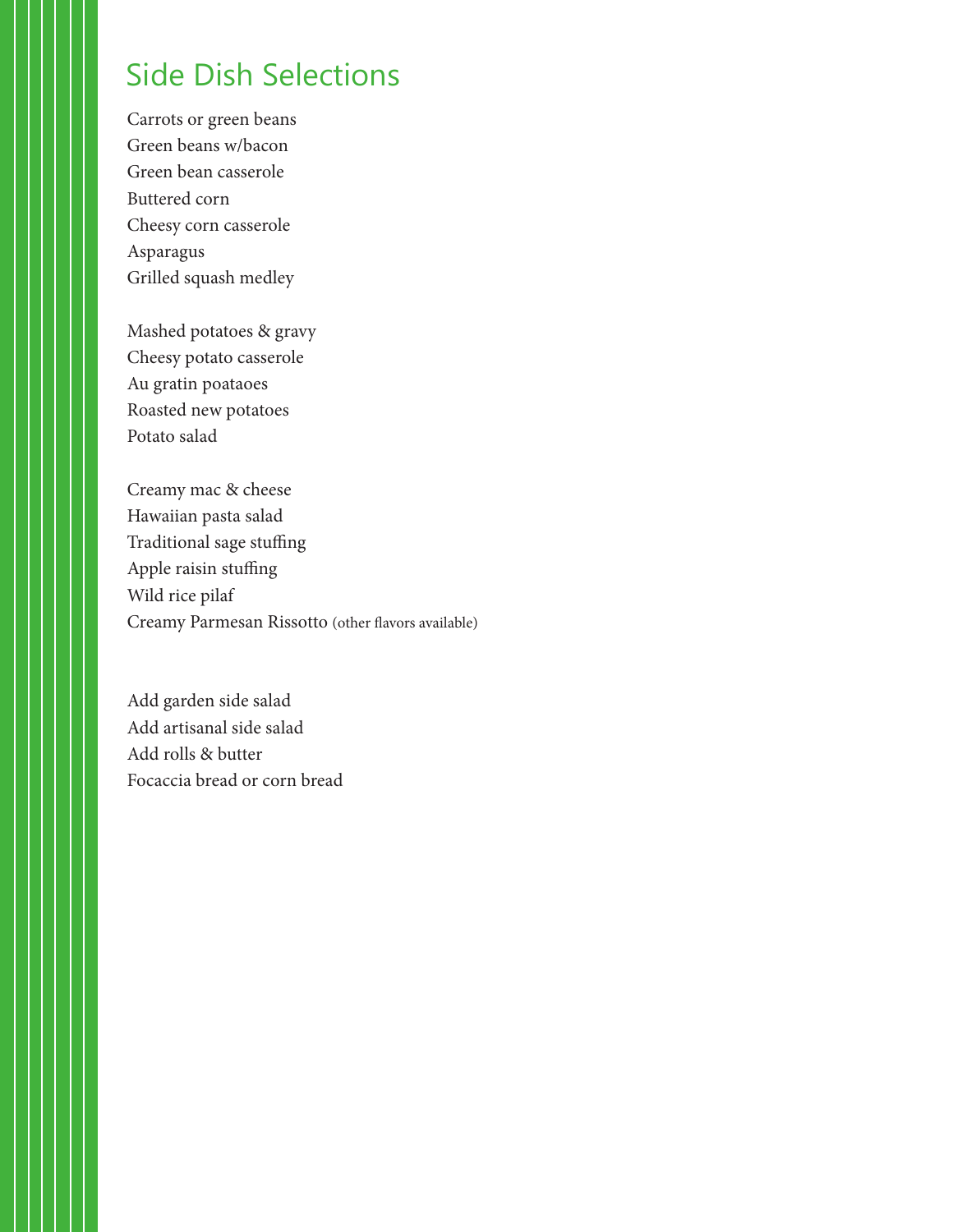## **Desserts**

Creme Brulee w/ fresh berries Tiramisu Glazed lemon pound cake w/ fresh whipped cream Cupcakes -- red velvet, vanilla, chocolate, peanut butter (other flavors available) Fudge brownies Chocolate covered strawberries Cheesecake bars Gluten-free chocolate cake Angel food cake (add fresh berries for \$1.00) Apple or cherry crisp Blueberry or peach crisp Assorted mini desserts (pick three) 100 person minimum-- brownies, cookies, peanut butter fudge or cheesecake bites

Cookies -- chocolate chip, peanut butter, sugar cookies,

snickerdoodles, oatmeal raisin

Frosted & decorated sugar cookies

Apple, peach or cherry pie

Pumpkin pie

Pumpkin cheesecake

Cheesecake (16-slices, add homemade strawberry or mixed berry sauce for \$10)



曲

# Holiday Menu

#### (prices are per guest)

- Apple Fireball ham -- sliced & glazed w/ our homemade apple butter & Fireball glaze
- Citrus rosemary turkey (whole turkey- pulled)
- Sliced, roasted turkey breast
- Roasted beef tenderloin w/demi glace
- Rosemary pork tenderloin w/ Espagnole sauce